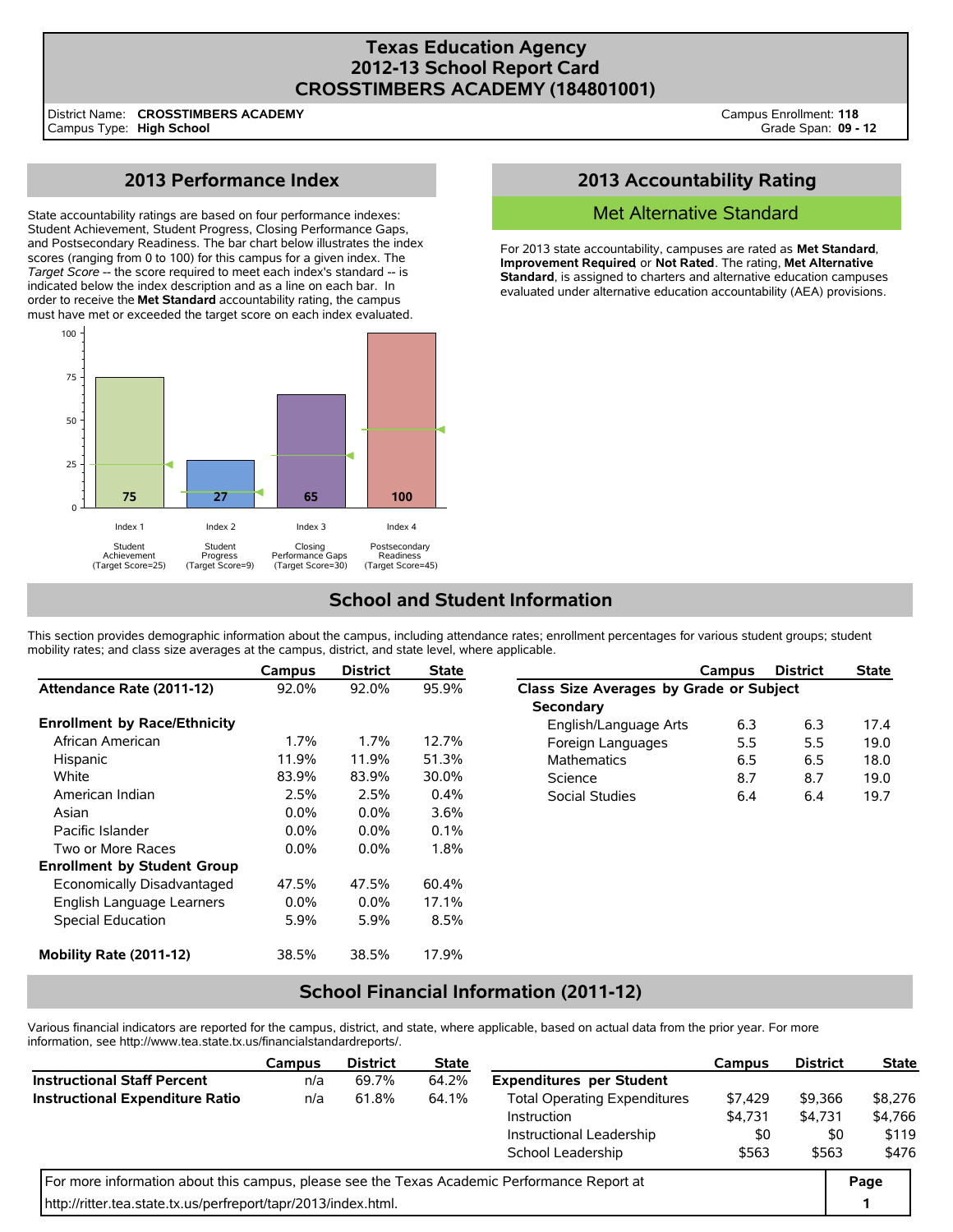#### **Texas Education Agency 2012-13 School Report Card**

#### **CROSSTIMBERS ACADEMY (184801001) CROSSTIMBERS ACADEMY**

|                                                                          |      | <b>State</b> |        | All     | African<br>District Students American | <b>Hispanic</b> | White  | American<br>Indian | Asian | <b>Pacific</b><br>Islander | Two or<br><b>More</b><br>Races | Econ<br><b>Disadv</b> |
|--------------------------------------------------------------------------|------|--------------|--------|---------|---------------------------------------|-----------------|--------|--------------------|-------|----------------------------|--------------------------------|-----------------------|
| STAAR Percent at Phase-in 1 Level II or Above (Sum of All Grades Tested) |      |              |        |         |                                       |                 |        |                    |       |                            |                                |                       |
| All Subjects                                                             | 2013 | 77%          | 75%    | 75%     | 100%                                  | 63%             | 76%    | $\ast$             |       |                            |                                | 66%                   |
|                                                                          | 2012 | 77%          | 92%    | 92%     | $\blacksquare$                        | 100%            | 91%    |                    |       |                            | $\overline{\phantom{0}}$       | 96%                   |
| Reading                                                                  | 2013 | 80%          | 73%    | 73%     | $\ast$                                | $\ast$          | 74%    | $\ast$             |       |                            | $\overline{\phantom{a}}$       | 67%                   |
|                                                                          | 2012 | 79%          | 92%    | 92%     |                                       | $\ast$          | 91%    |                    |       |                            | $\overline{\phantom{a}}$       | 100%                  |
| Mathematics                                                              | 2013 | 79%          | 80%    | 80%     | $\ast$                                | 71%             | 80%    | $\ast$             |       |                            | $\overline{\phantom{a}}$       | 71%                   |
|                                                                          | 2012 | 77%          | 90%    | 90%     | $\overline{\phantom{a}}$              | 100%            | 89%    |                    |       |                            |                                | 91%                   |
| Writing                                                                  | 2013 | 63%          | 51%    | 51%     |                                       | $\ast$          | 51%    |                    |       |                            |                                | 35%                   |
|                                                                          | 2012 | 67%          | 71%    | 71%     |                                       | $\ast$          | $\ast$ |                    |       |                            |                                | $\ast$                |
| Science                                                                  | 2013 | 82%          | 87%    | 87%     | $\ast$                                | $\ast$          | 89%    | $\ast$             |       |                            | $\overline{a}$                 | 76%                   |
|                                                                          | 2012 | 80%          | 98%    | 98%     | $\overline{\phantom{a}}$              | 100%            | 97%    |                    |       |                            | $\overline{\phantom{a}}$       | 100%                  |
| <b>Social Studies</b>                                                    | 2013 | 76%          | 80%    | 80%     | $\ast$                                | $\ast$          | 80%    | $\ast$             |       |                            | $\blacksquare$                 | 75%                   |
|                                                                          | 2012 | 79%          | 91%    | 91%     | $\overline{a}$                        | 100%            | 89%    |                    |       |                            |                                | 92%                   |
| <b>STAAR Percent Met or Exceeded Progress</b>                            |      |              |        |         |                                       |                 |        |                    |       |                            |                                |                       |
| Reading                                                                  | 2013 | 62%          | 59%    | 59%     |                                       | $\ast$          | 59%    |                    |       |                            | $\overline{a}$                 | n/a                   |
| <b>Mathematics</b>                                                       | 2013 | 59%          | $\ast$ | $\star$ |                                       | $\ast$          | $\ast$ |                    |       |                            | $\overline{a}$                 | n/a                   |
| Writing                                                                  | 2013 | 45%          | 50%    | 50%     |                                       | $\ast$          | 47%    |                    |       |                            |                                | n/a                   |
| <b>STAAR Percent Exceeded Progress</b>                                   |      |              |        |         |                                       |                 |        |                    |       |                            |                                |                       |
| Reading                                                                  | 2013 | 15%          | 0%     | 0%      |                                       | $\ast$          | 0%     |                    |       |                            | $\overline{\phantom{a}}$       | n/a                   |
| <b>Mathematics</b>                                                       | 2013 | 16%          | $\ast$ | $\star$ |                                       | $\ast$          | $\ast$ |                    |       |                            |                                | n/a                   |
| Writing                                                                  | 2013 | $1\%$        | 0%     | 0%      |                                       | $\ast$          | 0%     |                    |       |                            | $\overline{\phantom{a}}$       | n/a                   |

'?' Indicates that the data for this item were statistically improbable, or were reported outside a reasonable range. '' Indicates zero observations reported for this group. '\*' Indicates results are masked due to small numbers to protect student confidentiality. 'n/a' Indicates data reporting is not applicable for this group.

For more information about this campus, please see the Texas Academic Performance Report at **Page Page** http://ritter.tea.state.tx.us/perfreport/tapr/2013/index.html. **2**